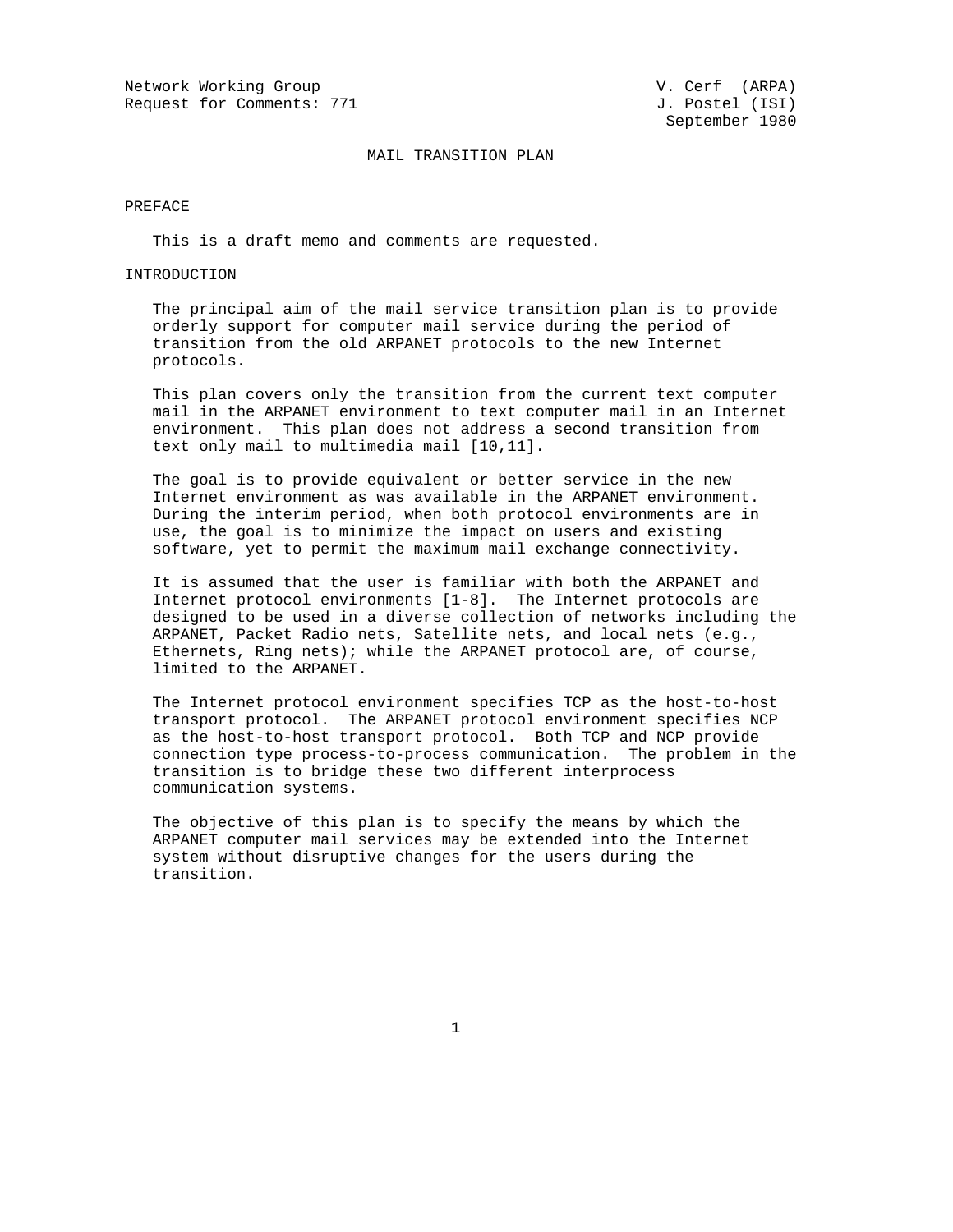September 1980 RFC 771 Mail Transition Plan

MODEL OF MAIL SERVICE

 The model of the computer mail system taken here separates the mail composition and reading functions from the mail transport functions. In the following, the discussion will be hoplessly TOPS20-oriented. We appologize to users of other systems, but we feel it is better to discuss examples we know than to attempt to be abstract.

 In the ARPANET mail service, composition and reading is done with user programs such as HERMES, MSG, MM, etc., while mail transmission is done by system programs such as MAILER (sending) and FTPSRV (receiving).

 One element of the ARPANET mail service is the assumption that every source of mail can have a direct interprocess communication connection (via the NCPs) to every destination for mail. (There are some cases where special handling and forwarding of mail violates this assumption.)

 Mailbox names are of the form "MAILBOX@HOST", and it is assumed that MAILBOX is a destination mailbox on that host.

 The messages are actually transmitted according to the provisions of the File Transfer Protocol. Mail may be transimitted via either the control connection (MAIL command), or via a data connection (MLFL command). In either case, the argument specifies only the mailbox since the destination host is assumed to be the host receiving the transmission.

 For example: messages sent from Postel at USC-ISIF to Cerf at USC-ISIA would arrive at ISIA with the argument "Cerf" but no indication of the host.

COMPOUND AND ALTERNATE NAMES

 Mailboxes are of the form "mailbox@host" where mailbox is usually a name like "Postel" and host is a host identifier like "USC-ISIF". In some cases it will be useful to allow the host to be a compound name such as:

 USC-ISIA ARPANET-ISIA SATNET-NDRE PPSN-RSRE HOST1.SRINET LSCNET/MAILROOM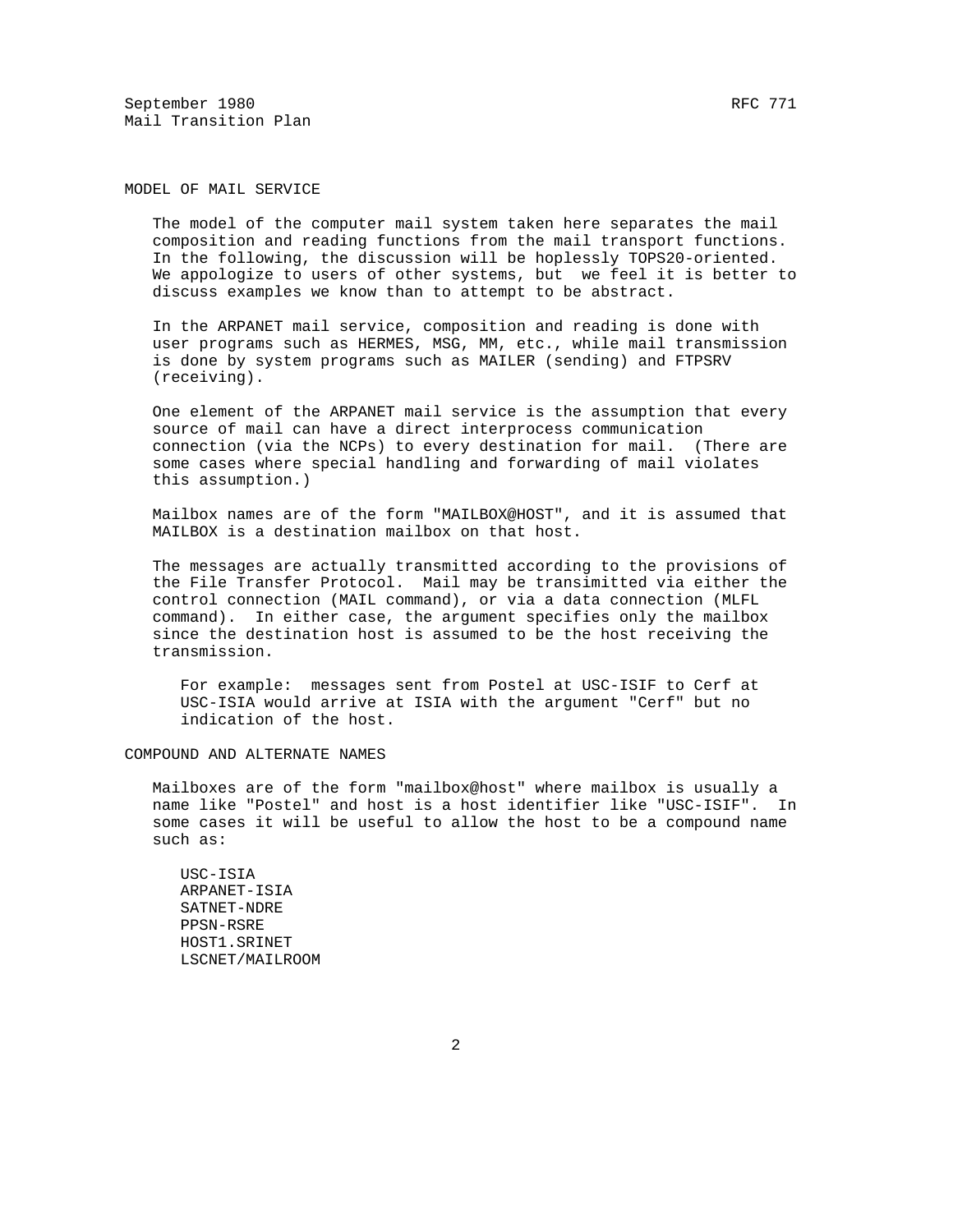or even the name of an organization:

**BBN**  ARPA MIT SRI

 The only restriction is that "@" not appear in either the "mailbox" or the "host" strings in the destination address.

 To actually send the message the mailer program must convert the host string into the physical address to which to transmit the message. This name-to-address conversion is typically done by looking the name up in a table and finding the physical address in another field of that table entry. This means that all the compound and organization names (and any other alternate names or synonyms) must also be in the host table.

## HIDDEN HOSTS

 Sometimes the mailbox part of the destination address is a compound name and is used to mark a set of mailboxes which are not really on the host at all, but rather on another host which is connected to this host in a non-standard way.

 It is important to users of computer mail that replies to messages may be easily composed with automatic assistance from the mail processing programs. To preserve this capability it is important that a host understand the mailbox part of every address in every message it sends if the host part of the address is itself.

 That is, for every message, in every header field, in every address "m@h", host h must understand all values of m. Thus when a host prepares a message it should check all the addresses that appear in the header and for any address whose host part is this host the mailbox part should be verified.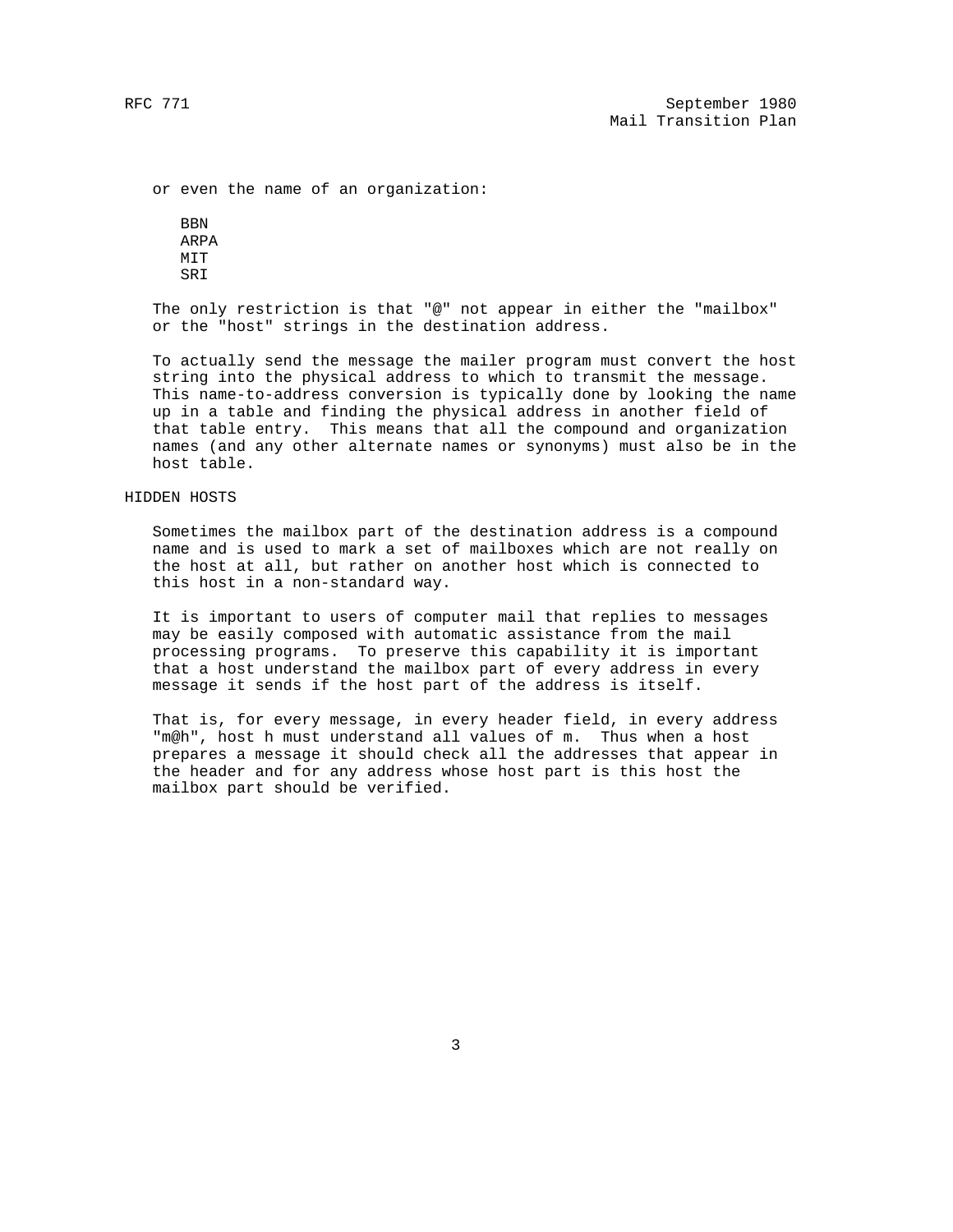September 1980 RFC 771 Mail Transition Plan

THE TRANSITION PLAN

The basic ground rules for the transition are:

1. ARPANET mailbox names must continue to work correctly.

 2. No changes should be required to mail editor software which parses message headers to compose replies and the like. Specifically, non-ARPANET mailbox designators must be accommodated without change to the parsing and checking mechanisms of mail processing programs.

 3. Automatic forwarding of messages between NCP and TCP environments without user (or operator) intervention.

 For the communication of messages between NCP and TCP hosts a mail relay service will be provided on a few hosts that implement both TCP and NCP. These will be "well known" in the same sense that sockets or ports for contacting Telnet or FTP servers are well known.

 To make use of these relay servers changes will be made to the mailer programs. The mailer program will be responsible for determining if the destination address of the message is directly reachable via the interprocess communication system it has available (TCP or NCP or both), or if the mail must be relayed. If the mail must be relayed, the mailer must choose a relay server and transmit the message to it.

 The basis for the decision the mailer must make is an expanded host name table. There will be a table which translates host names to physical addresses. The physical addresses in this table will be the 32-bit Internet addresses. (This makes sense for even NCP-only hosts, since after 1 January 1981 even they must use 96-bit leader format which requires 24-bit ARPANET physical addresses). Each entry in this table will also have some flag bits.

 The flag bits will include information to indicate if the host in this entry is (1) a NCP host with "old tables", (2) a NCP host with "new tables", (3) a TCP host, or (4) some other kind of host. All TCP hosts are assumed to have "new tables". "Old tables" are those without these flag bits, while "new tables" do have these flags.

 A separate table may be useful to list the addresses of the hosts with relay servers.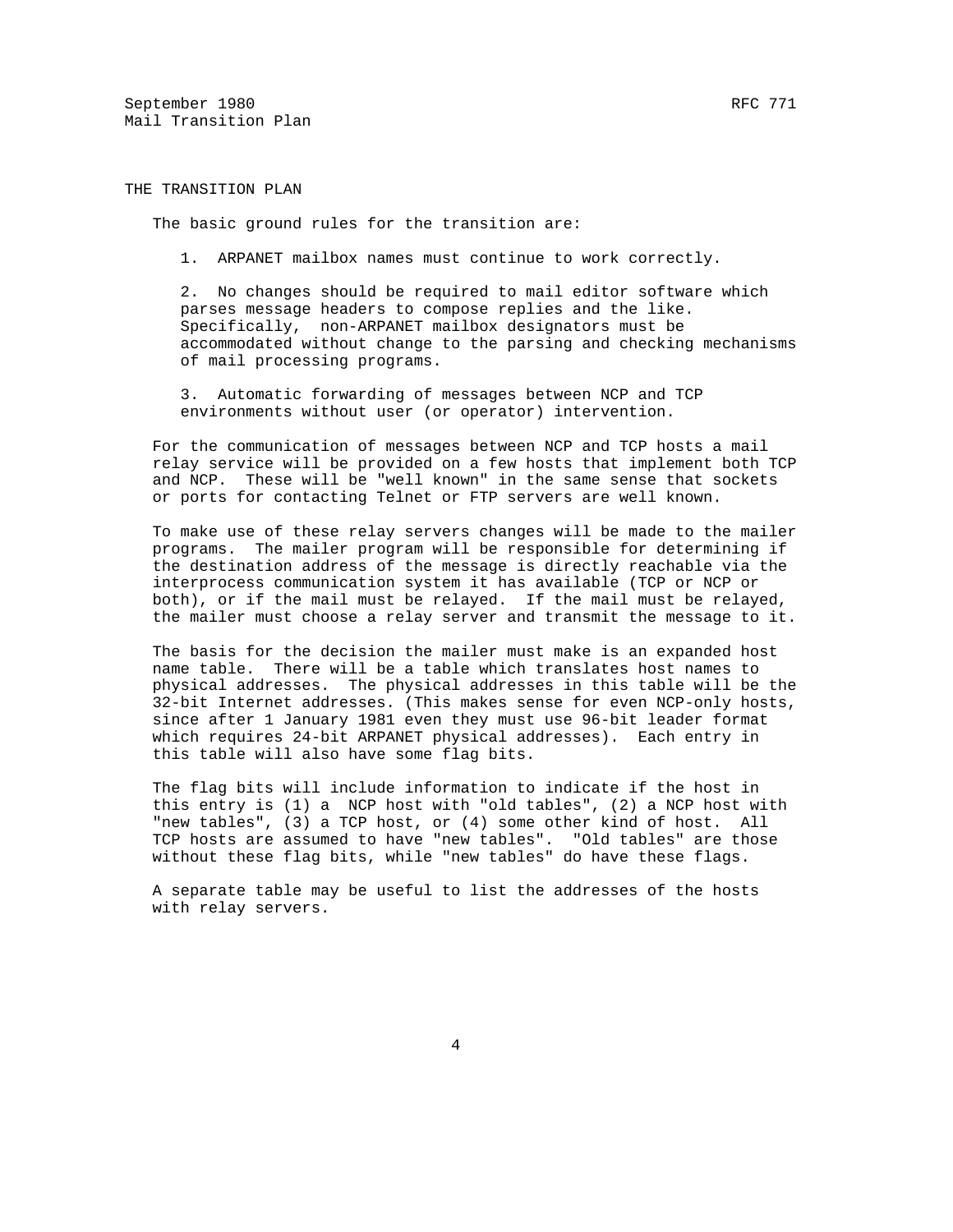When a message is sent to a relay server, the control information (in the argument of the mail transfer command) must be augmented to include the destination host identifier.

 The relay server may accept messages to be relayed without knowing that destination mailbox is actually reachable. This means that it may later discover that the destination mailbox does not exist (or some other condition prevents mail delivery). To be able to report the error to the originating user, the mailbox (mailbox@host) of the originating user must be included in the argument of the mail transfer command. If the argument does not contain the address of the originating user no error response is attempted. The error report, which is itself a message, does not carry an originator address in the command argument to avoid the possibility of a endless chain of error reports (however, an originator address does appear the header).

 Since the originating host will act as if the mail was successfully delivered when it is accepted by the relay server, it deletes any back up copies of the message it was keeping in case of errors. For this reason, the relay server must include the complete message in any error report it sends to the originator. The relay server should parse the addresses in the argument before accepting a message. If it does not understand how deliver locally, or both relay and reply (if the originating address is present) to the message, it should not accept it.

 There are enough differences in the transmission procedure that the relay server will use a distinct mail transfer protocol, separate from the file transfer protocol.

## MAIL TRANSFER PROTOCOL

 The mail trasfer protocol to be used by the relay server and all TCP hosts is documented in reference [9].

# CONNECTIVITY

 There are nine cases of mail exchange, the three by three matrix of (1) old-table NCP hosts, (2) new-table NCP hosts, (3) TCP hosts. There are also two transfer mechanisms: file transfer and mail transfer. The diagonal is easy, each type of host can exchange mail with other hosts of its type. The other cases are more subtle.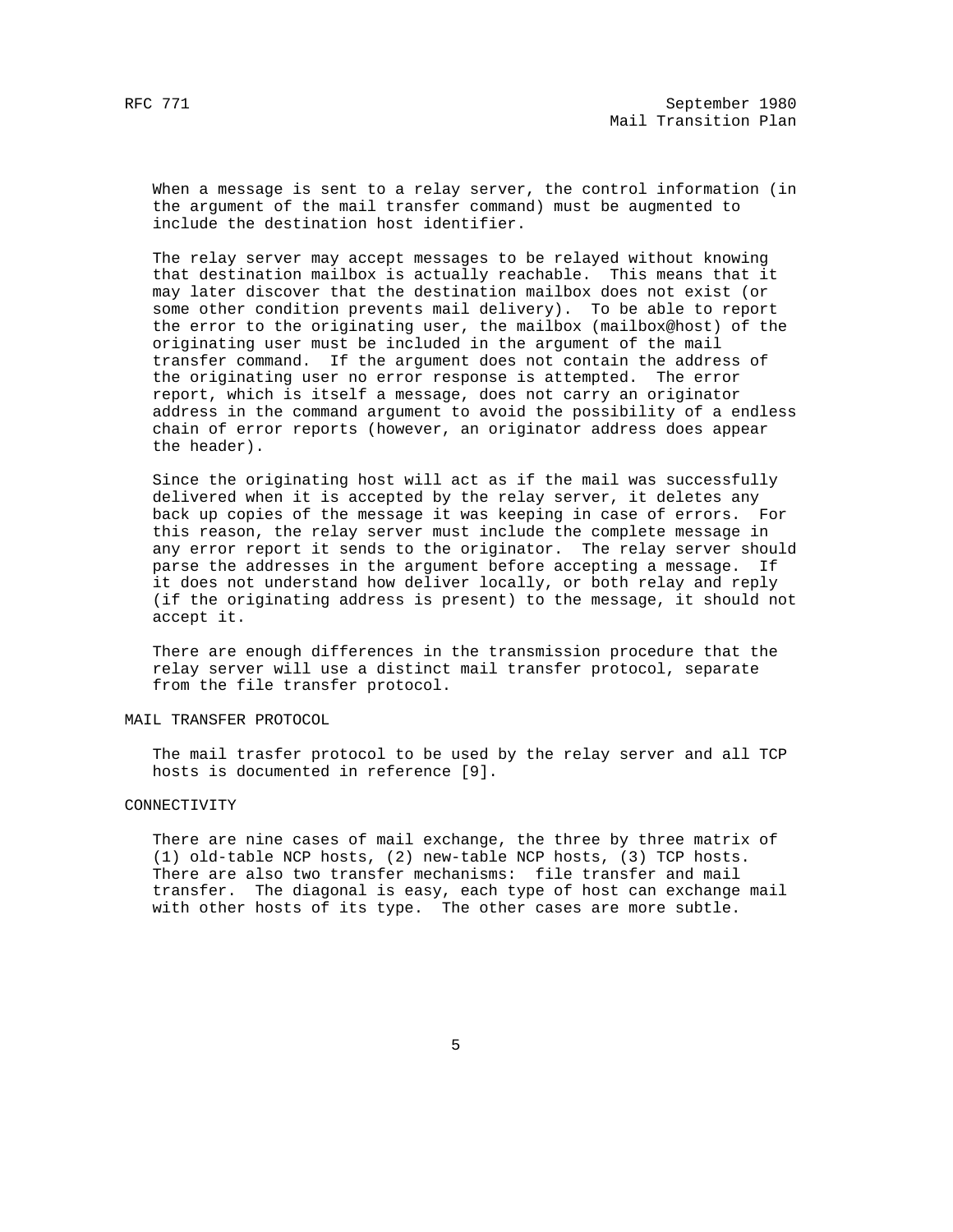An old-table NCP host is assumed to have a table with 32-bit physical addresses, but no flag bits. It has NCP and file transfer. It does not have the separate mail transfer protocol.

 An new-table NCP host is assumed to have a table with 32-bit physical addresses, and the flag bits. It has NCP and file transfer. It also has the new separate mail transfer.

 An TCP host is assumed to have a table with 32-bit physical addresses, and the flag bits. It has the new separate mail transfer. It probably has a file transfer, but does not use it for mail.

1. Old-table NCP to Old-table NCP

 This transfer is direct and uses the old mechanisms -- NCP and file transfer.

2. New-table NCP to Old-table NCP

 This transfer is direct and uses the old mechanisms -- NCP and file transfer.

3. TCP to Old-table NCP

 This transfer must use a relay server. The first transfer (from the TCP host to the relay server) is via TCP and the mail transfer protocol. The second transfer (from the relay server to the old-table NCP) is via NCP and file transfer protocol.

4. Old-table NCP to New-table NCP

 This transfer is direct and uses the old mechanisms -- NCP and file transfer.

5. New-table NCP to New-table NCP

 This transfer is done with the NCP and the mail transfer protocol, that is, using the old interprocess communication system and the new mail transmission scheme.

6. TCP to New-table NCP

 This transfer must use a relay server. The first transfer (from the TCP host to the relay server) is via TCP and the mail transfer protocol. The second transfer (from the relay server to the new-table NCP) is via NCP and mail transfer protocol.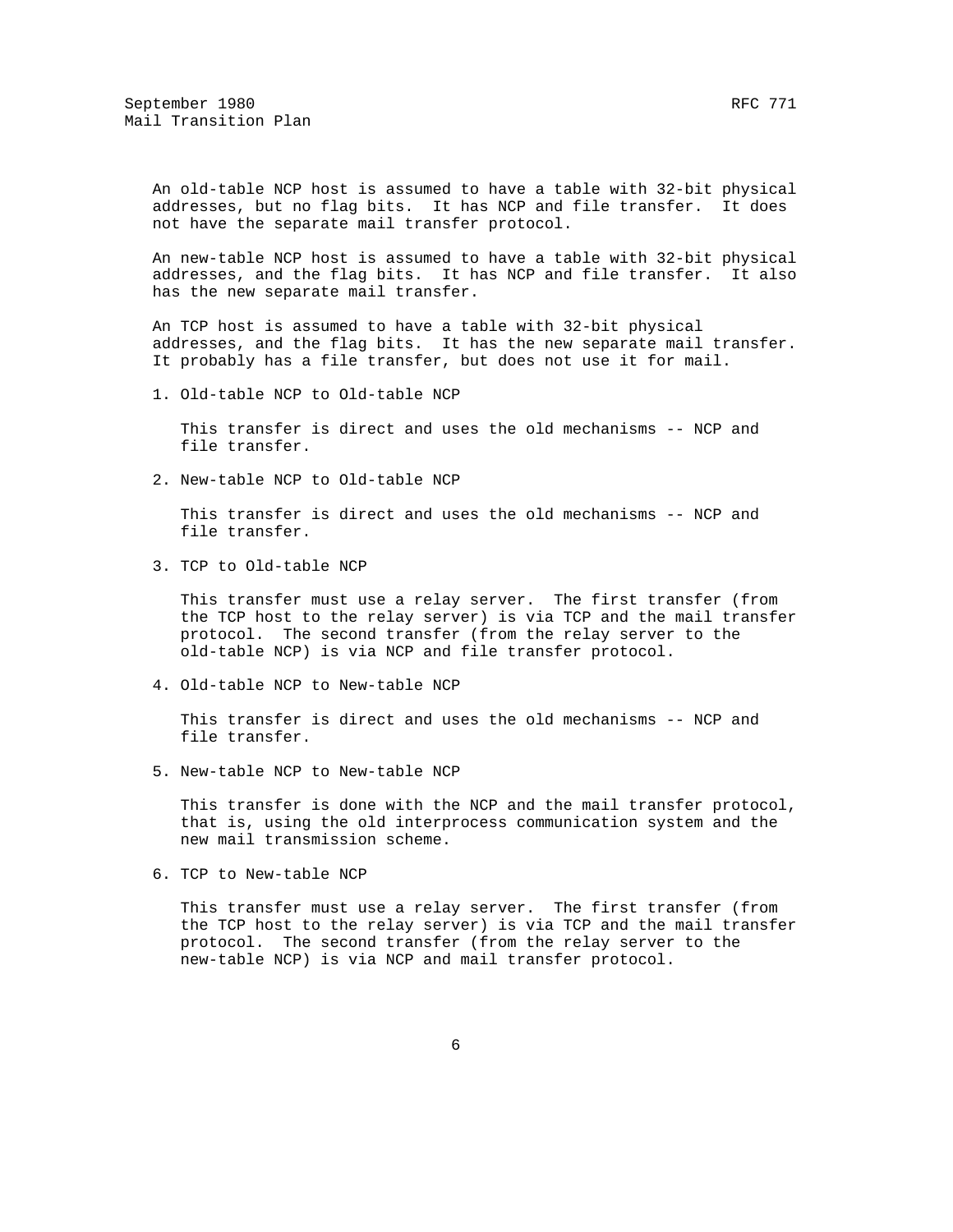7. Old-table NCP to TCP

 This transfer must use a special relay server. The first transfer (from the old-table NCP to the relay server) is via NCP and the file transfer protocol. The second transfer (from the relay server to the TCP host) is via TCP and mail transfer protocol. This relay server must be special because the messages coming from the old-table NCP host will not have the destination host information in the command argument. This relay server must have a list of registered TCP user mailboxes and their associated TCP host identifiers. Since such a registry could be potentially large and frequently changing (and will grow as more TCP hosts come into existence) it will be necessary to limit the mailboxes on the registry.

8. New-table NCP to TCP

 This transfer must use a relay server. The first transfer (from the new-table NCP to the relay server) is via NCP and the mail transfer protocol. The second transfer (from the relay server to the TCP host) is via TCP and mail transfer protocol.

9. TCP to TCP

 This transfer is direct and uses the new mechanisms -- TCP and the mail transfer protocol.

In general, whenever possible the new procedures are to be used.

# MULTIPLE RECIPIENTS

 A substantial portion of the mail sent is addressed to multiple recipients. It would substantially cut the transmission and processing costs if such multiple recipient mail were transfered using the multiple recipient technique available for use in both the old file transfer protocol [12] and new mail transfer protocol [9].

 The relay servers will attempt to use a multiple recipient commands whenever applicable on transmitting messages, and will accept such commands when revceiving messages.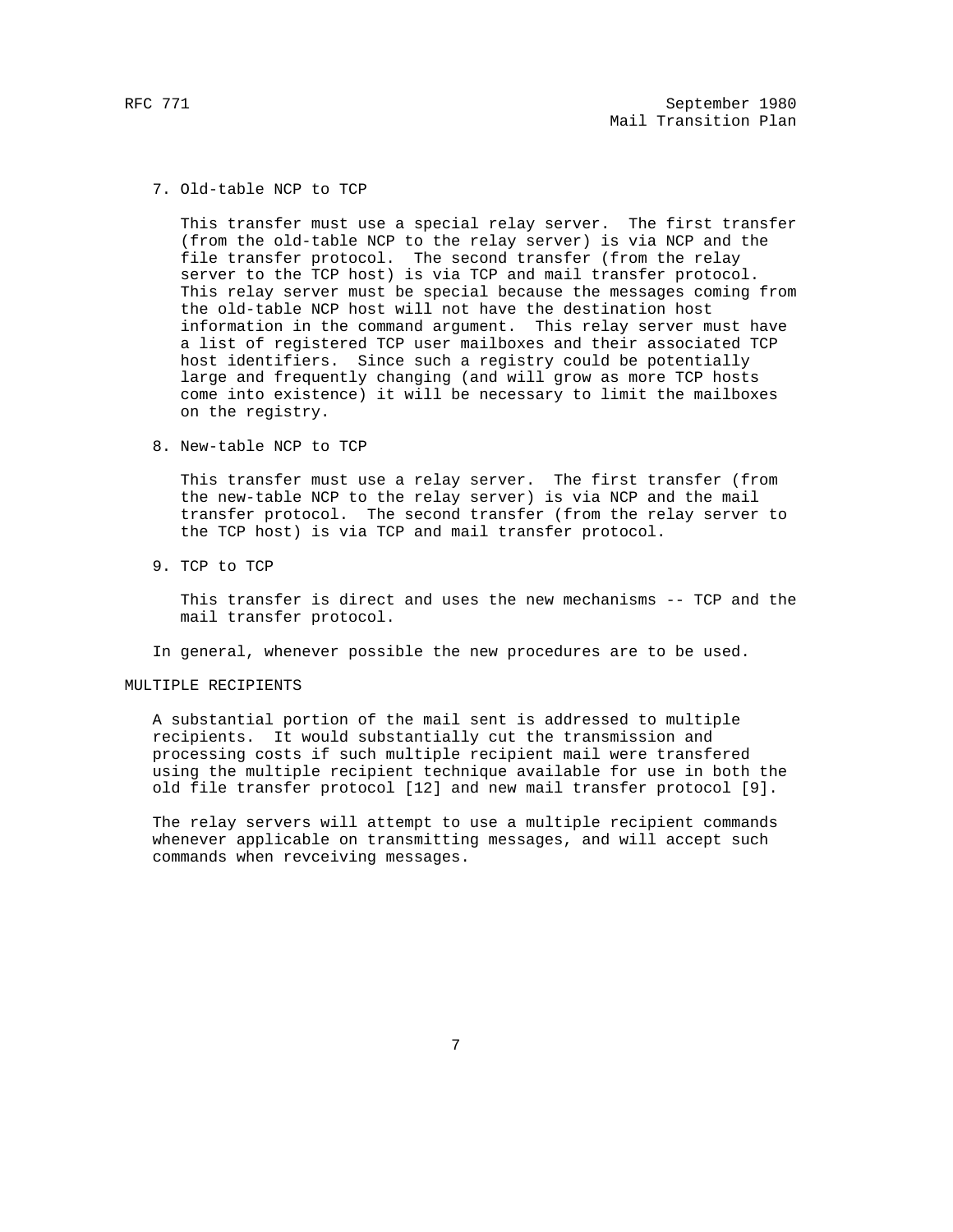September 1980 RFC 771 Mail Transition Plan

# COMPOSITION AND READING PROGRAMS

 The impact on the mail composition and reading programs is minimal. If these programs use a table to recognize, complete, or verify host identifiers, then they must be modified to use the new table.

 To assist the user in replying to messages it will be important that all addresses in the header fields (TO:, CC:, etc.) be complete with both the mailbox and host parts. In some cases this has not previously been necessary since the addresses without host parts could be assumed to be local to the originating host, and the sending host was recorded by the receiving host. When the messages were sent directly the originating host was the sending host, but when messages are relayed the originating host will not be the host sending the mail to the destination host.